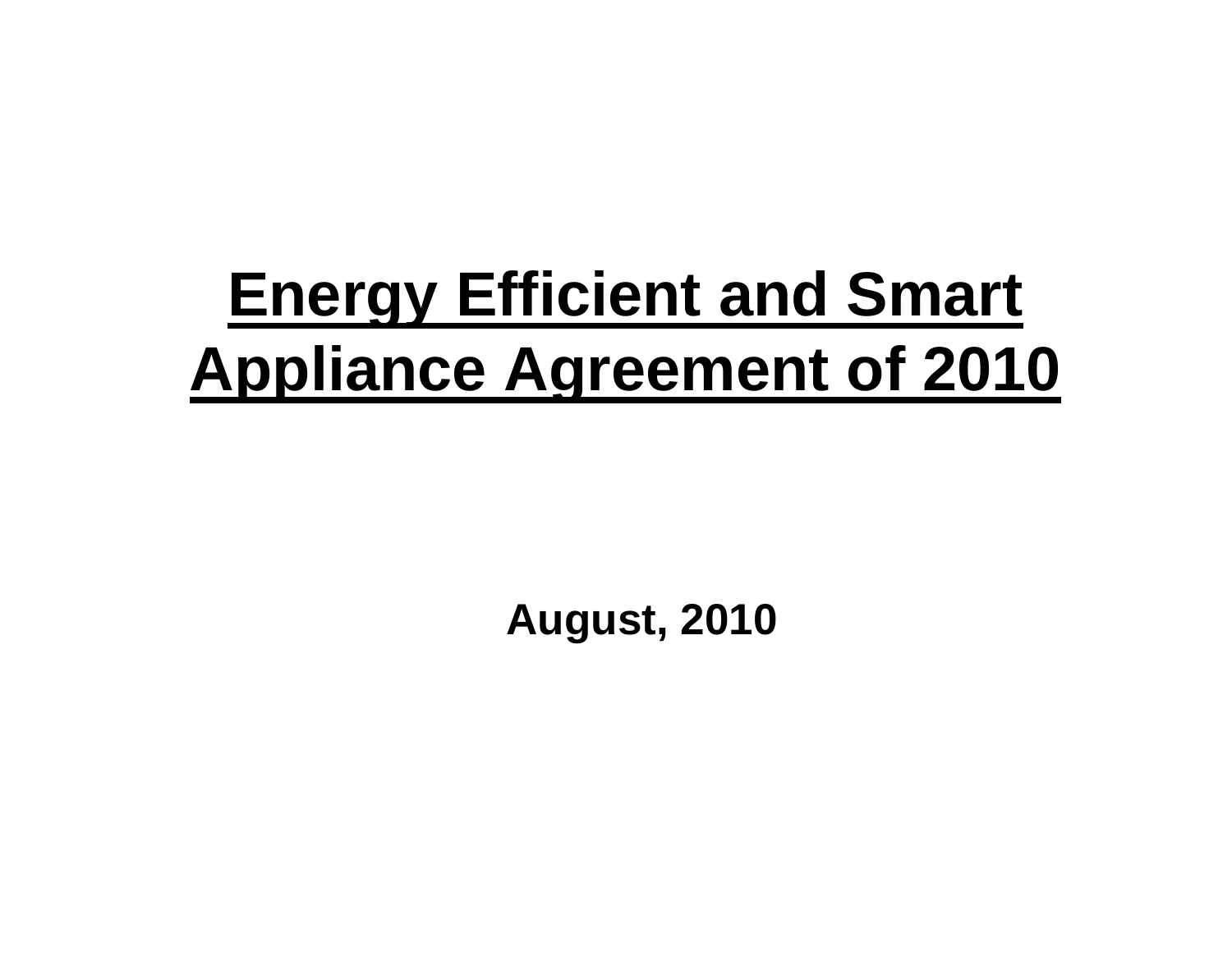### **Supporters**

Association of Home Appliance Manufacturers (representing GE, Whirlpool, Electrolux and 23 other companies)

> American Council for an Energy-Efficient Economy Appliance Standards Awareness Project Natural Resources Defense Council Alliance to Save Energy Alliance for Water Efficiency Northwest Power and Conservation Council Northeast Energy Efficiency Partnerships Consumer Federation of America National Consumer Law Center

California Energy Commission Demand Response and Smart Grid Coalition **Earthjustice**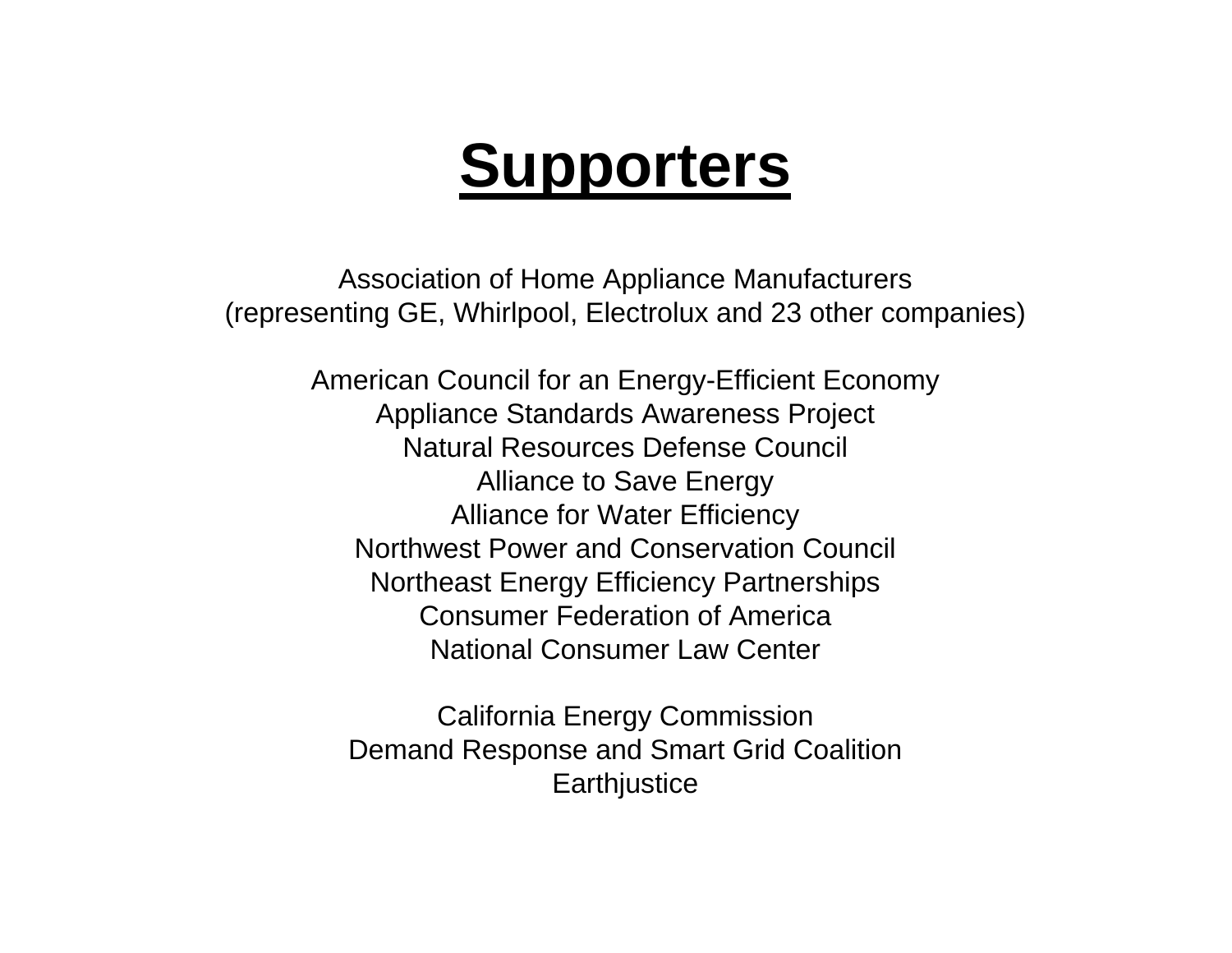# Agreement Overview

#### **SAVES ENERGY/INCREASES ENERGY INDEPENDENCE**

 Improves product energy efficiency and saves more than 9 Quads of energy over 30 years (U.S. uses ~100 quads)

#### **SAVES WATER**

 Requires and incentivizes clothes washers and dishwashers to use nearly 5 trillion less gallons of water over 30 years

#### **REDUCES GHG EMISSIONS**

30-year savings ~550 MMT CO2

#### **SAVES CONSUMERS MONEY**

 ACEEE estimates present value net savings to consumers of nearly \$30 billion (from products sold 2013-2030)

#### **SMART GRID AND ENERGY STAR**

- Jump-starts the Smart Grid by helping to deploy smart appliances nationwide and enable consumers to better take advantage of demand-response and real-time pricing opportunities
- Recognizes smart appliance contributions through ENERGY STAR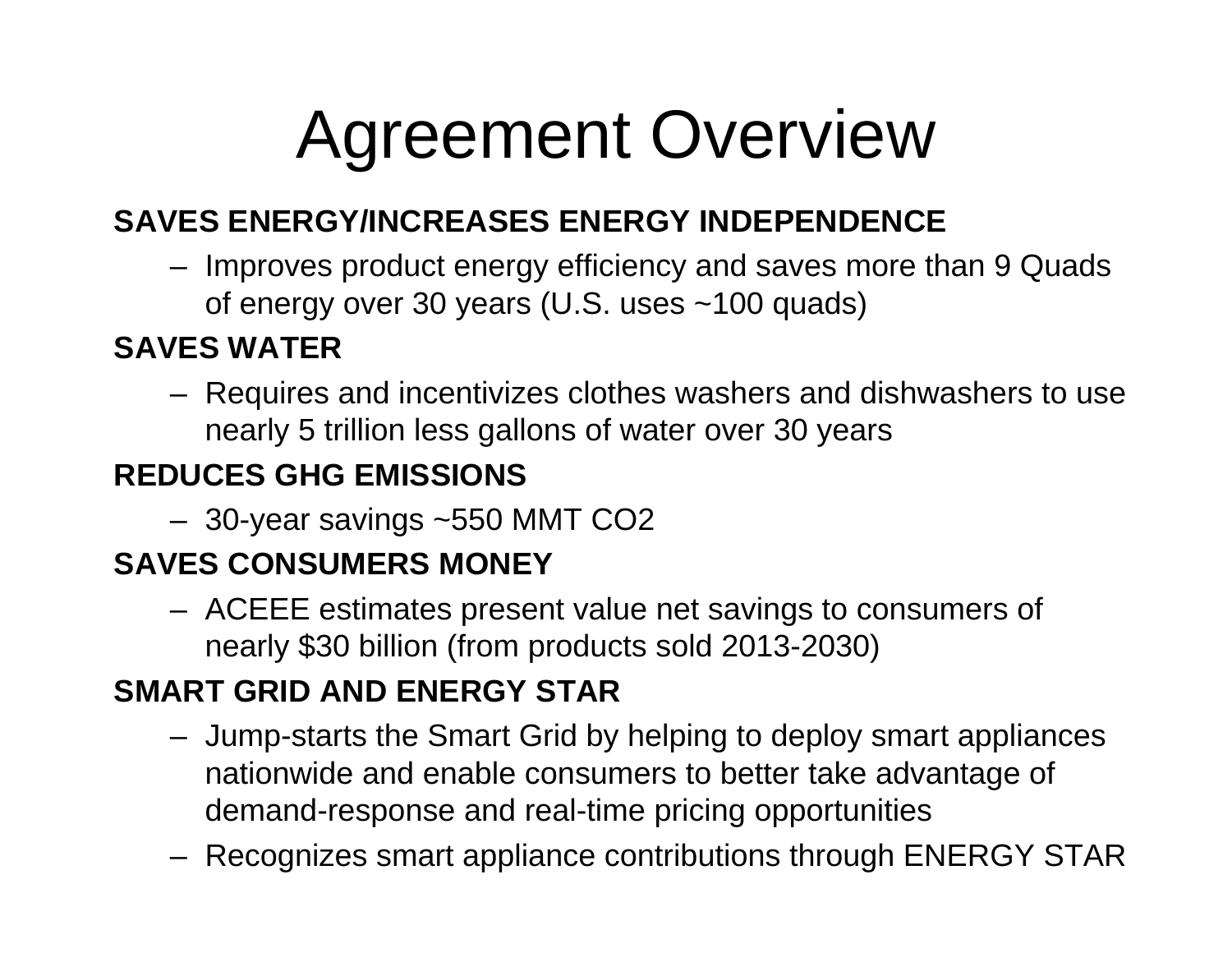# Agreement Overview

#### **JOBS**

 Impacts 46,000 manufacturing jobs (19,000 direct; 27,000 supply chain/support) and creates new jobs, including bringing back to the U.S. jobs that were outsourced in earlier years

#### **MANUFACTURER INCENTIVES**

– Incentivizes manufacturers to increase the production of superefficient products—over and above ENERGY STAR levels thereby saving even more energy and water and encouraging more job creation

#### **DOE EFFICIENCIES**

 Frees up resources now devoted to rulemakings on these products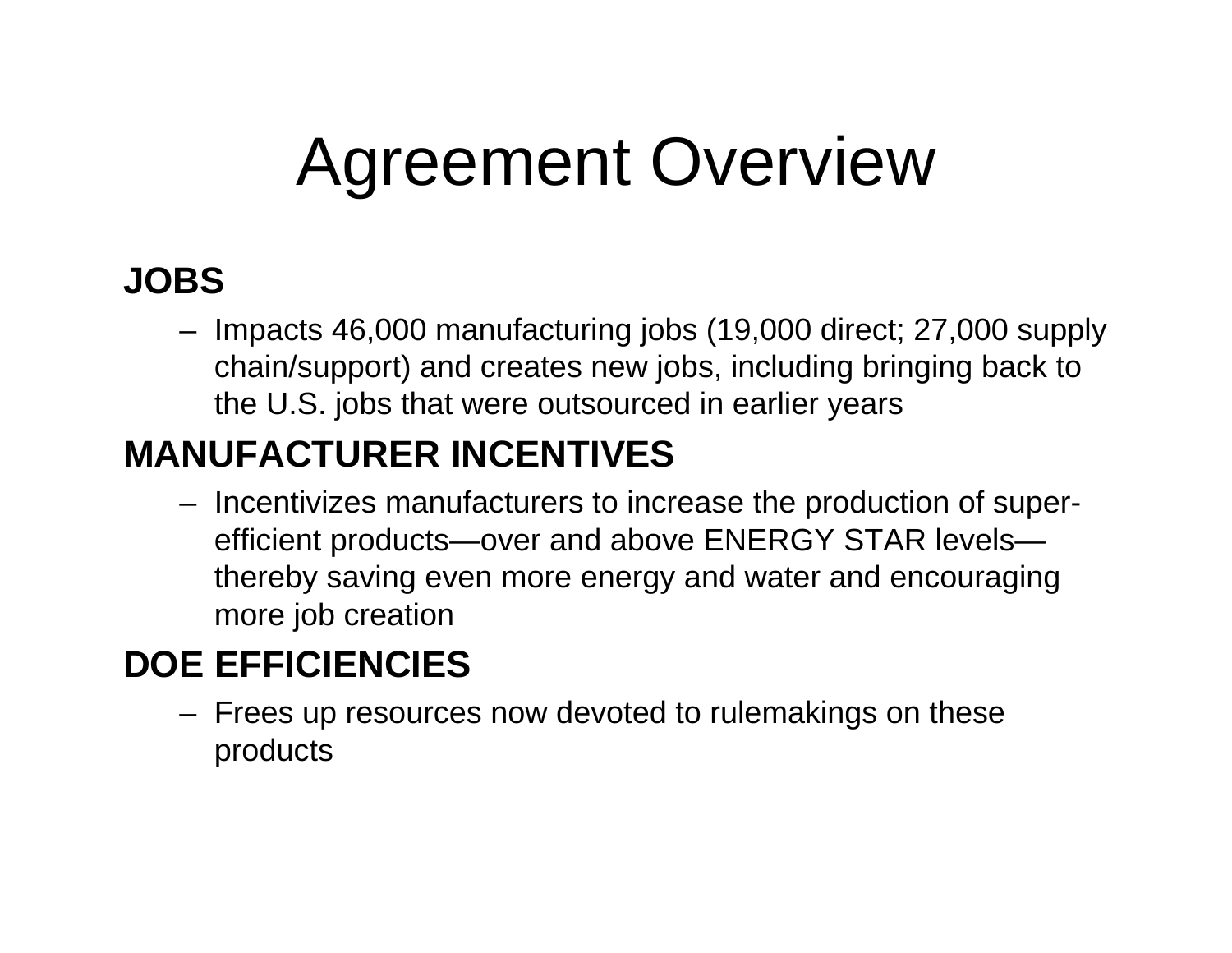# New Refrigerator Standards

- 20-30% energy savings relative to current standards for major product categories.
- New standards take effect Jan. 1, 2014
- DOE to develop new test procedure to measure ice-maker energy use by Dec. 31, 2012. This is used for standard effective ~2016.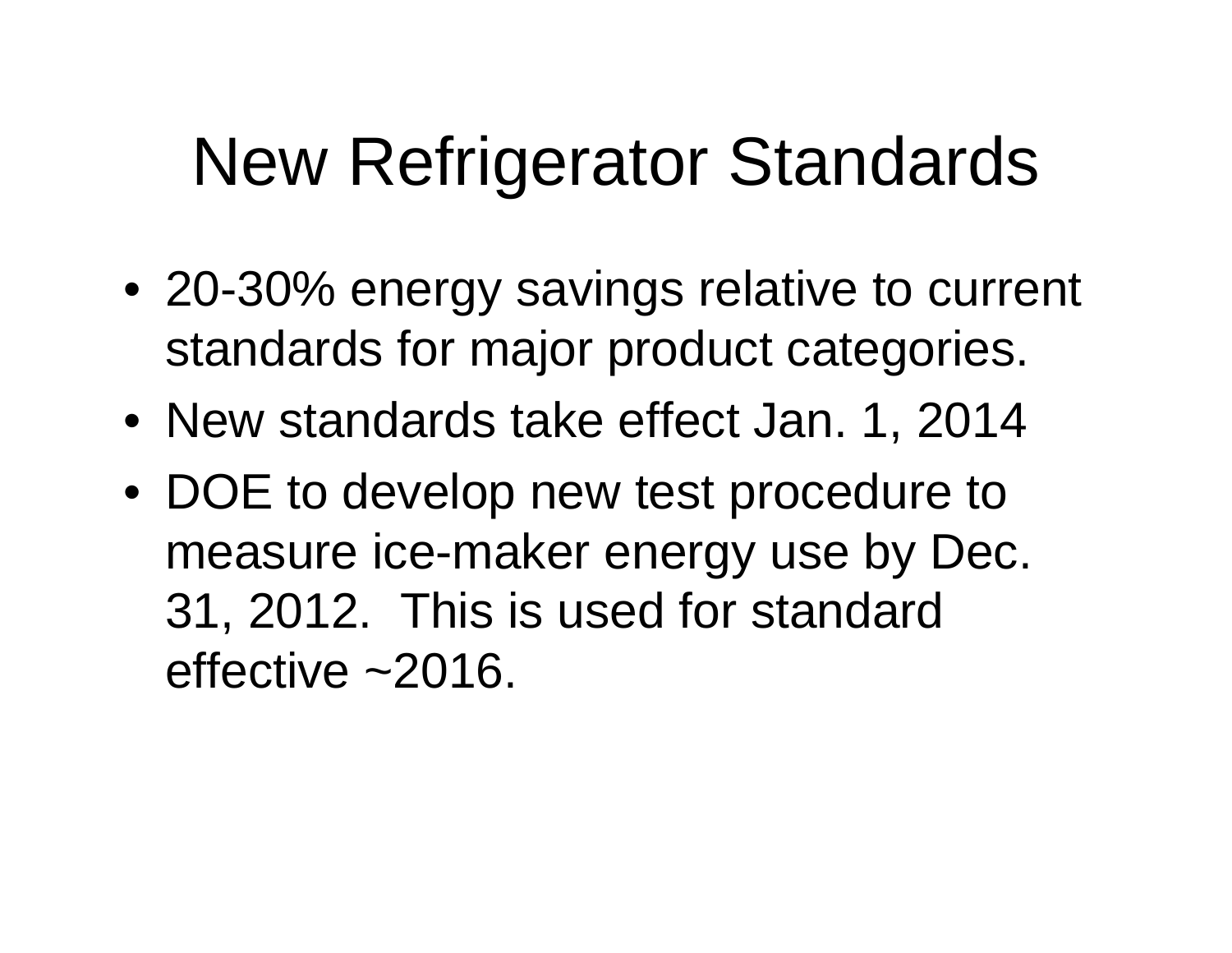## Refrigerator/Freezer Energy Savings by Category

| % Savings  | <b>Classes</b>                               |
|------------|----------------------------------------------|
| 30%        | Auto defrost freezers                        |
| 25%        | Top-mount and side-by-side R/F               |
|            | <b>Manual defrost freezers</b>               |
| 20%        | Bottom-mount R/F                             |
| $10 - 25%$ | Various smaller categories                   |
|            | Standards are 5% lower for built-in<br>units |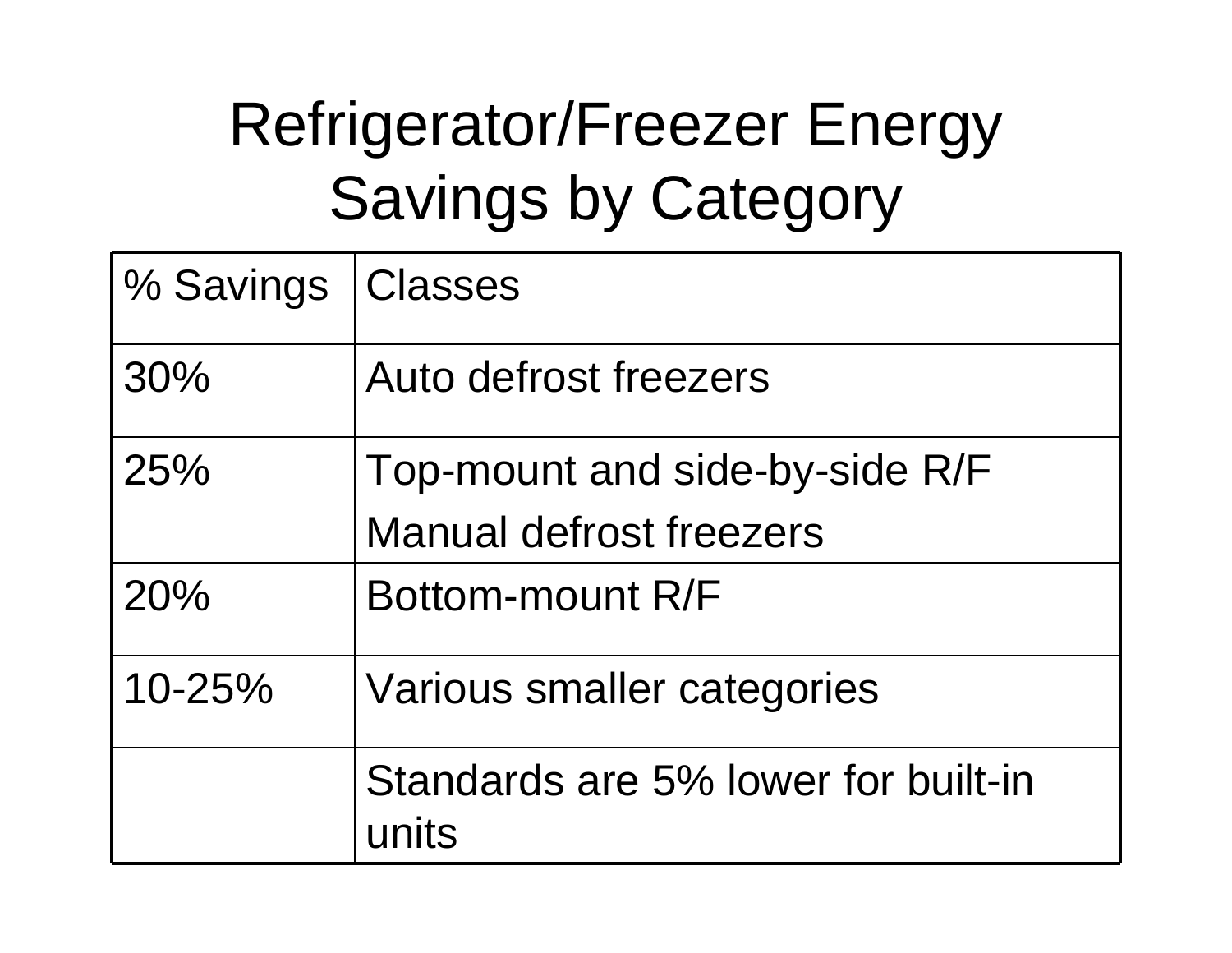# New Clothes Washer Standards

- Initial standards effective Jan. 1, 2015
- Different standards for top-loaders and front-loaders
	- and the state of the state Top-loader standards have two phases
- Front-loaders: 43% energy savings and 52% water savings relative to current standard
- Top-loaders: 26% energy savings and 16% water savings (2015), 37% energy savings and 37% water savings (2018)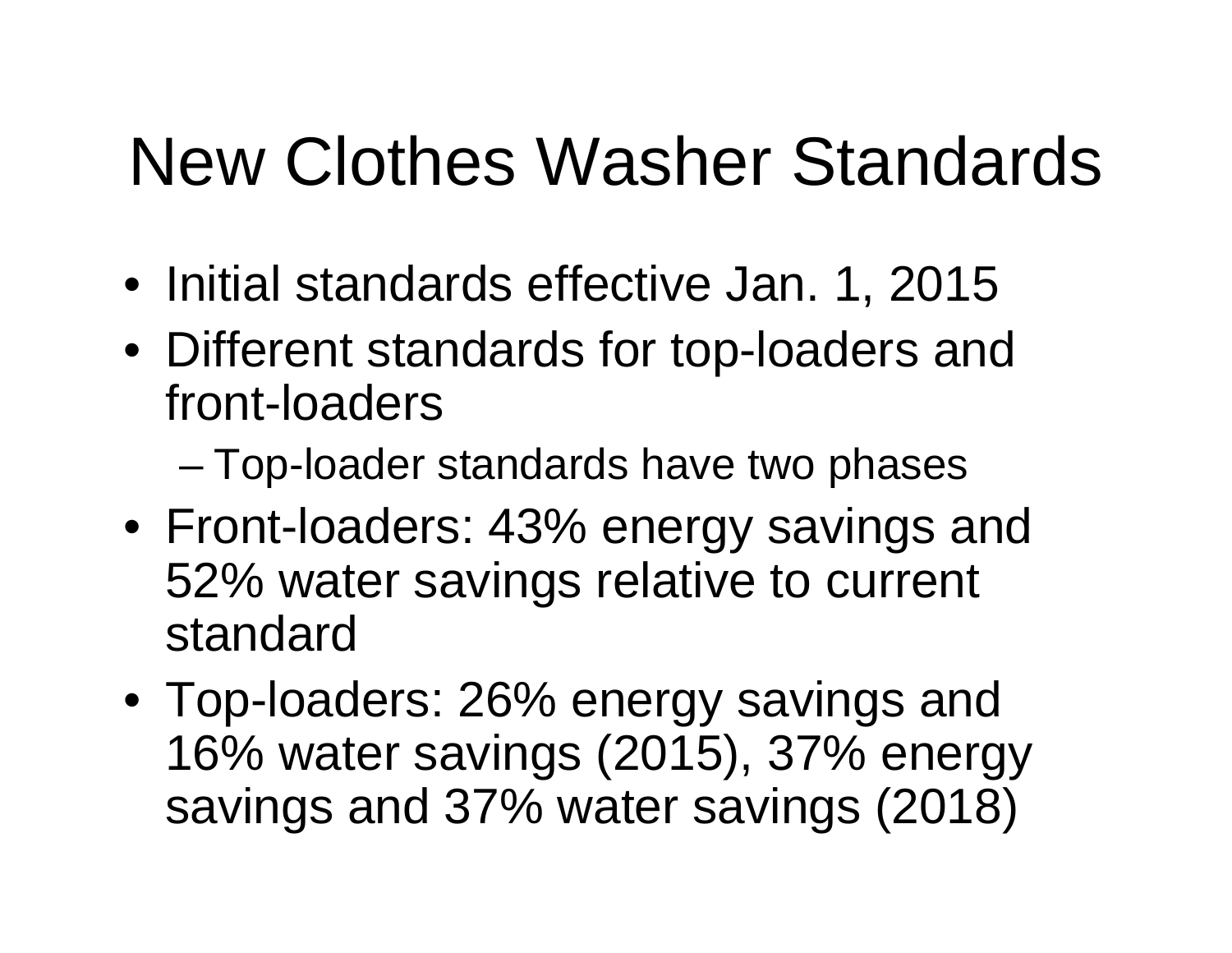### Clothes Washer Standards (MEF/WF)

| Category              | Current         | 2015            | 2018            |
|-----------------------|-----------------|-----------------|-----------------|
|                       | <b>Standard</b> | <b>Standard</b> | <b>Standard</b> |
| Top-load,<br>std size | 1.26/9.5        | 1.72/8.0        | 2.0/6.0         |
| Front-load,           |                 | 2.2/4.5         |                 |
| <b>Std size</b>       |                 |                 |                 |
| Top-load,             | 0.65/18.4       | 1.26/14.0       | 1.81/11.6       |
| Compact               |                 |                 |                 |
| Front-load,           | N/A             | 1.72/8.0        |                 |
| Compact               |                 |                 |                 |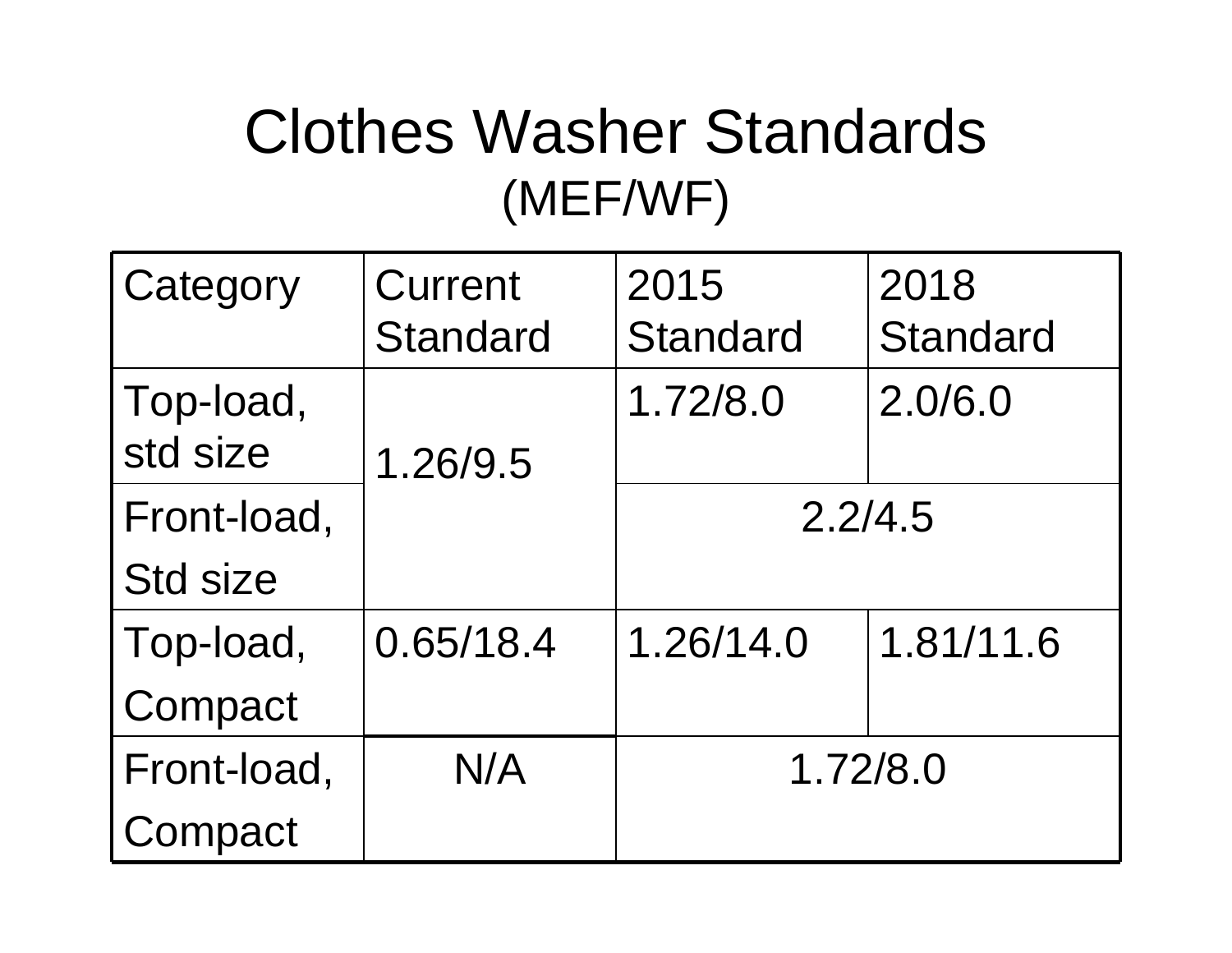# Clothes Dryer Standards

- 5% energy savings using current test procedure.
- In addition, test procedure modified to address effectiveness of auto termination. This provides significant additional energy savings from reduced over-drying.
- Standard takes effect Jan. 1, 2015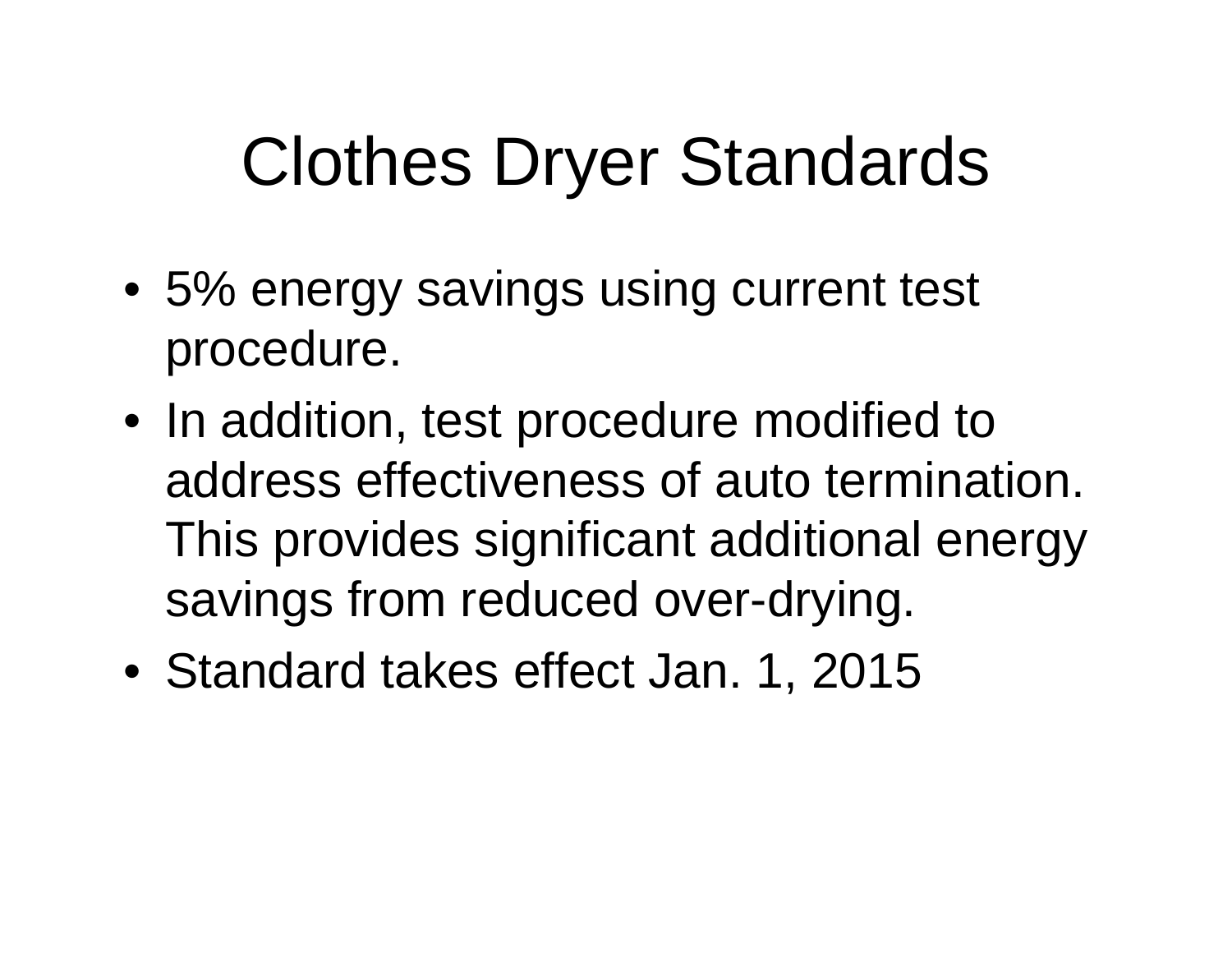## Room Air Conditioner Standards

(Effective June 1, 2014)

|                                   |                 | <b>New</b>      |
|-----------------------------------|-----------------|-----------------|
|                                   | Change in       | <b>Standard</b> |
| <b>Product Description</b>        | <b>Standard</b> | (EER)           |
| Without Reverse Cycle w/Louvers   |                 |                 |
| $<$ 6,000                         | 15%             | 11.2            |
| 6,000 to 7,999                    | 15%             | 11.2            |
| 8,000-13,999                      | 12%             | 11.0            |
| 14,000 to 19,999                  | 11%             | 10.8            |
| 20,000-27,999                     | 11%             | 9.4             |
| ≥28,000                           | 6%              | 9.0             |
| Without Reverse Cycle w/o Louvers |                 |                 |
| < 6,000                           | 13%             | 10.2            |
| 6,000 to 7,999                    | 13%             | 10.2            |
| 8,000-10,999                      | 14%             | 9.7             |
| 11,000-13,999                     | 13%             | 9.6             |
| 14,000-19,999                     | 11%             | 9.4             |
| ≥20,000                           | 11%             | 9.4             |
| <b>With Reverse Cycle</b>         |                 |                 |
| < 20,000 w/Louvers                | 10%             | 9.9             |
| $\geq$ 20,000 w/Louvers           | 11%             | 9.4             |
| < 14,000 w/o Louvers              | 11%             | 9.4             |
| $\geq$ 14,000 w/o Louvers         | 10%             | 8.8             |
| <b>Casement</b>                   |                 |                 |
| Casement Only                     | 10%             | 9.6             |
| Casement-Slider                   | 11%             | 10.5            |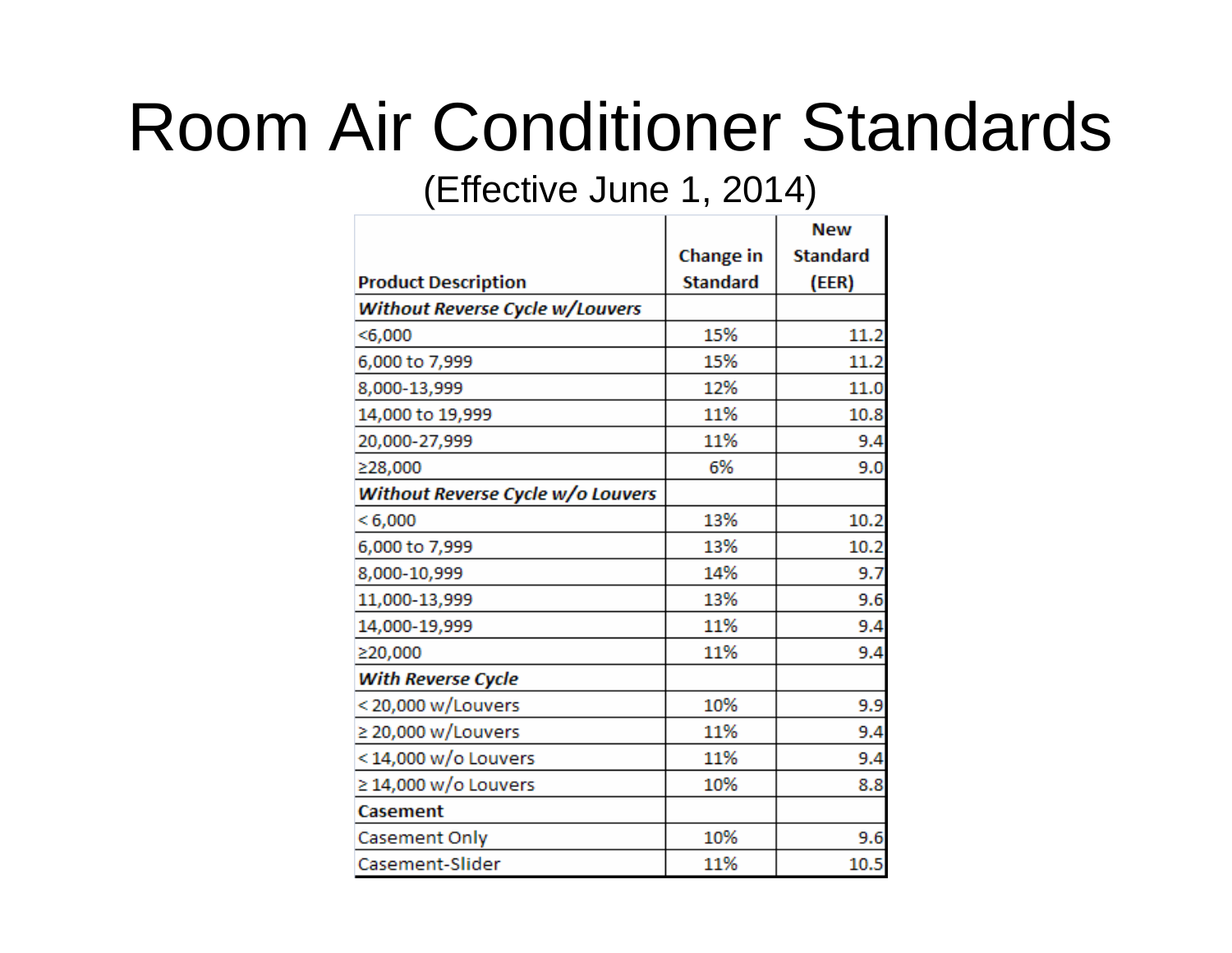## Dishwasher Standards

- Improve efficiency of standard and compact dishwashers.
	- and the state of the state Standard units to 307 kWh/yr, 5.0 gal/cycle
	- –Compact units to 222 kWh/yr, 3.5 gal/cycle
- Same as the July 2011 ENERGY STAR specification
- Reduces energy use 14% and water use 23%
- Takes effect Jan. 1, 2013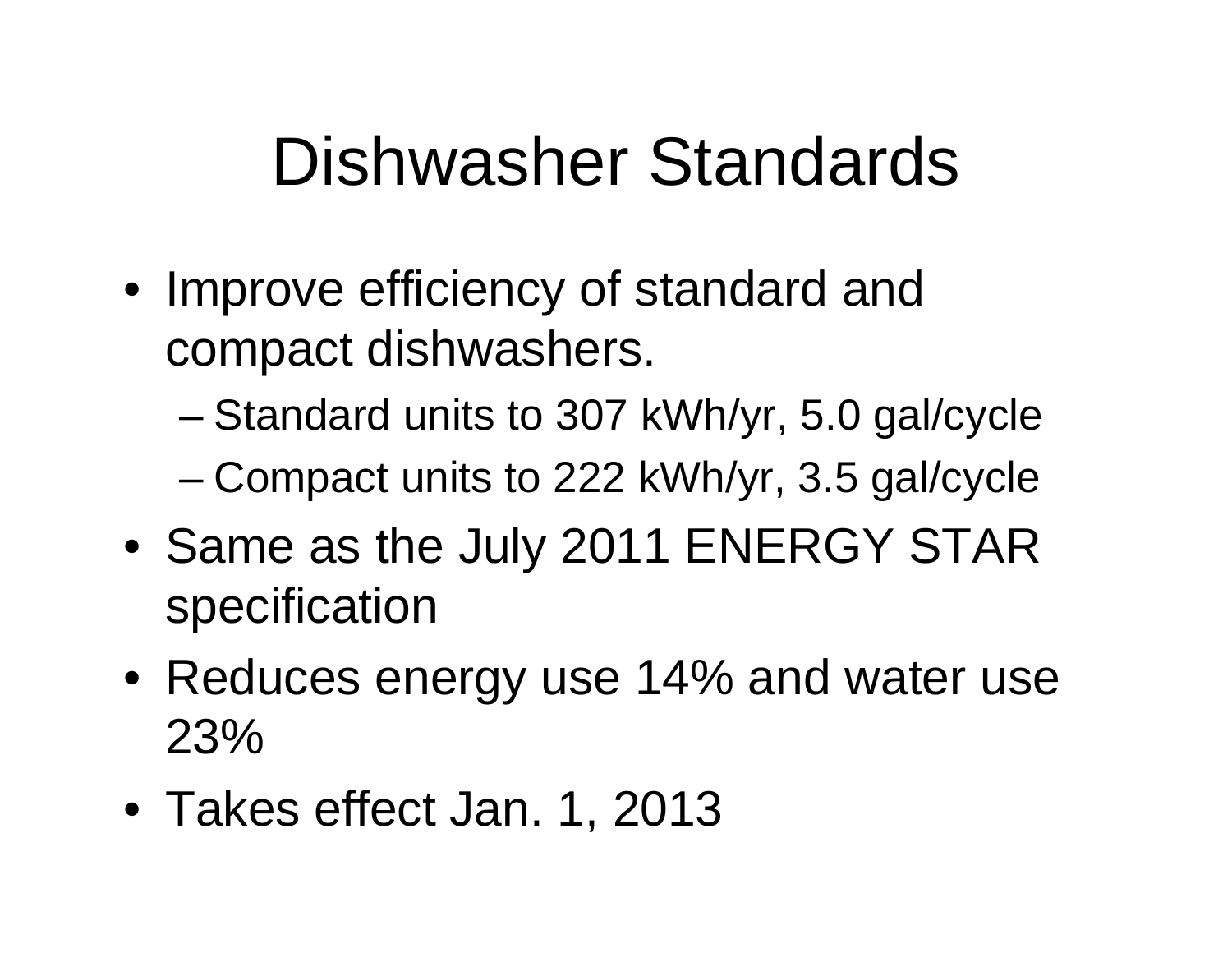# Smart Appliances

- Parties will jointly petition EPA to provide a 5% credit on energy use for products that meet an EPA-set definition of "smart appliance".
	- and the state of the state Will include ability to push some energy use to off-peak periods when receive a signal from the utility.
- Parties will also work together to develop a proposal for tax or other incentives for appliances with "smart" capabilities.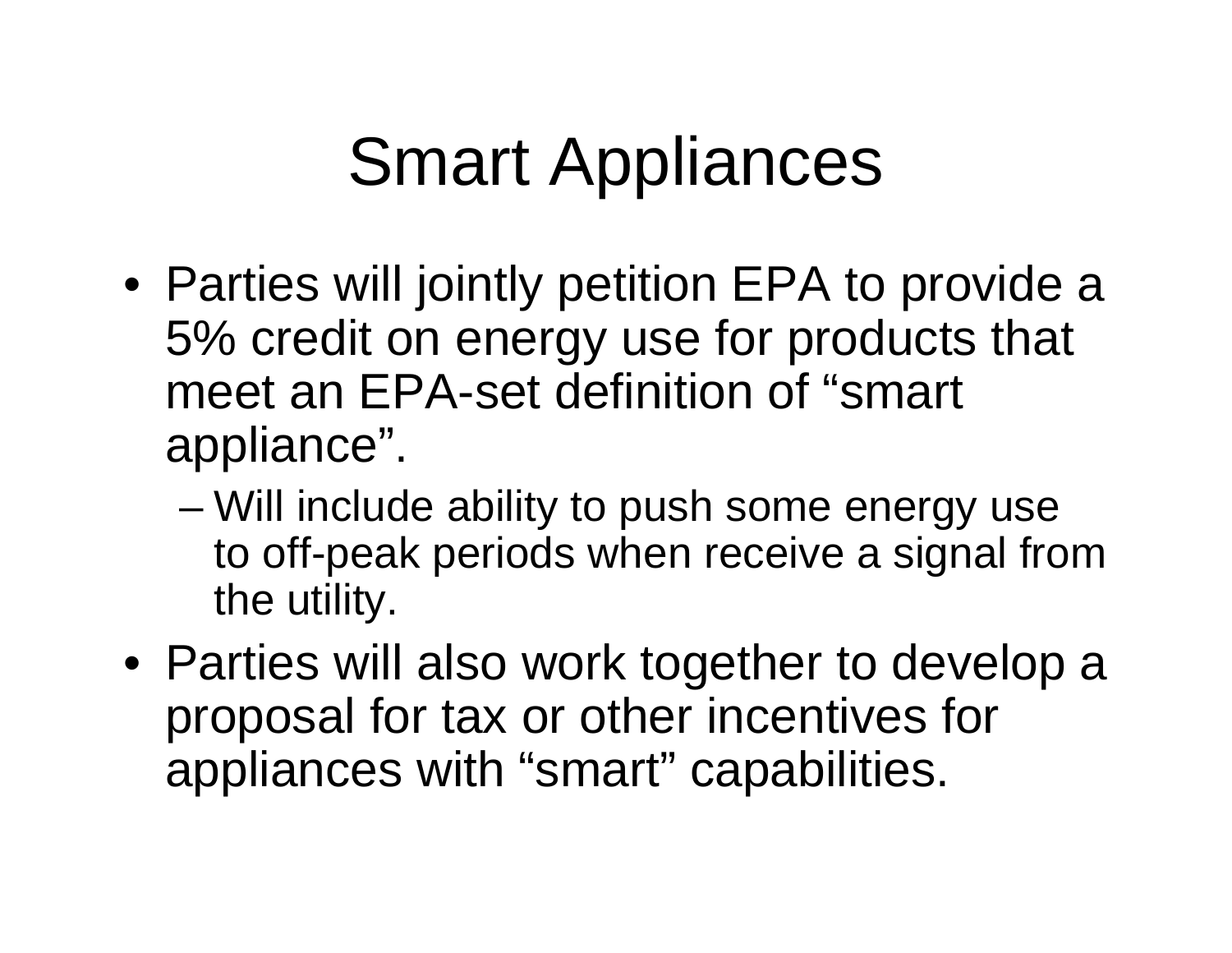#### Proposed Tax Incentives (extension of current incentives that expire 12/31/10)

| <b>Product</b>                                    | Level                                                                        | Amount | Year                                    |
|---------------------------------------------------|------------------------------------------------------------------------------|--------|-----------------------------------------|
| Clothes washer-Top Load                           | 2.2 MEF/4.5 WF                                                               | \$175  | capped in 2011, nothing after 2011      |
| Clothes washer-Top Load                           | 2.4 MEF/4.2 WF                                                               | \$200  | uncapped in 2011-2013                   |
| Clothes washer-Front and Top<br>Load              | 2.8 MEF/3.5 WF                                                               | \$250  | uncapped in 2011-2013                   |
|                                                   |                                                                              |        |                                         |
| Refrigerator                                      | 30% better than current standard                                             | \$150  | capped in 2011-2013                     |
| Refrigerator                                      | 35% better than current standard                                             | \$200  | uncapped in 2011-2013                   |
| Freezers                                          | 30% (auto defrost) and 25% (manual defrost)<br>better than current standards | \$150  | capped in 2011-2012; no incentive 2013  |
| Freezers                                          | 40% (auto defrost) and 35% (manual defrost)<br>better than current standards | \$200  | uncapped in 2011-2013                   |
|                                                   |                                                                              |        |                                         |
| Dishwasher*                                       | 307 kWh/5.0 WF                                                               | \$25   | capped in 2011, no incentive after 2011 |
| Dishwasher*                                       | 295 kWh/4.25 WF                                                              | \$50   | capped in 2011-2013                     |
| Dishwasher*                                       | 280 kWh/4.0 WF                                                               | \$75   | uncapped in 2011-2013                   |
| * extra 0.5 WF for greater than 12 place settings |                                                                              |        |                                         |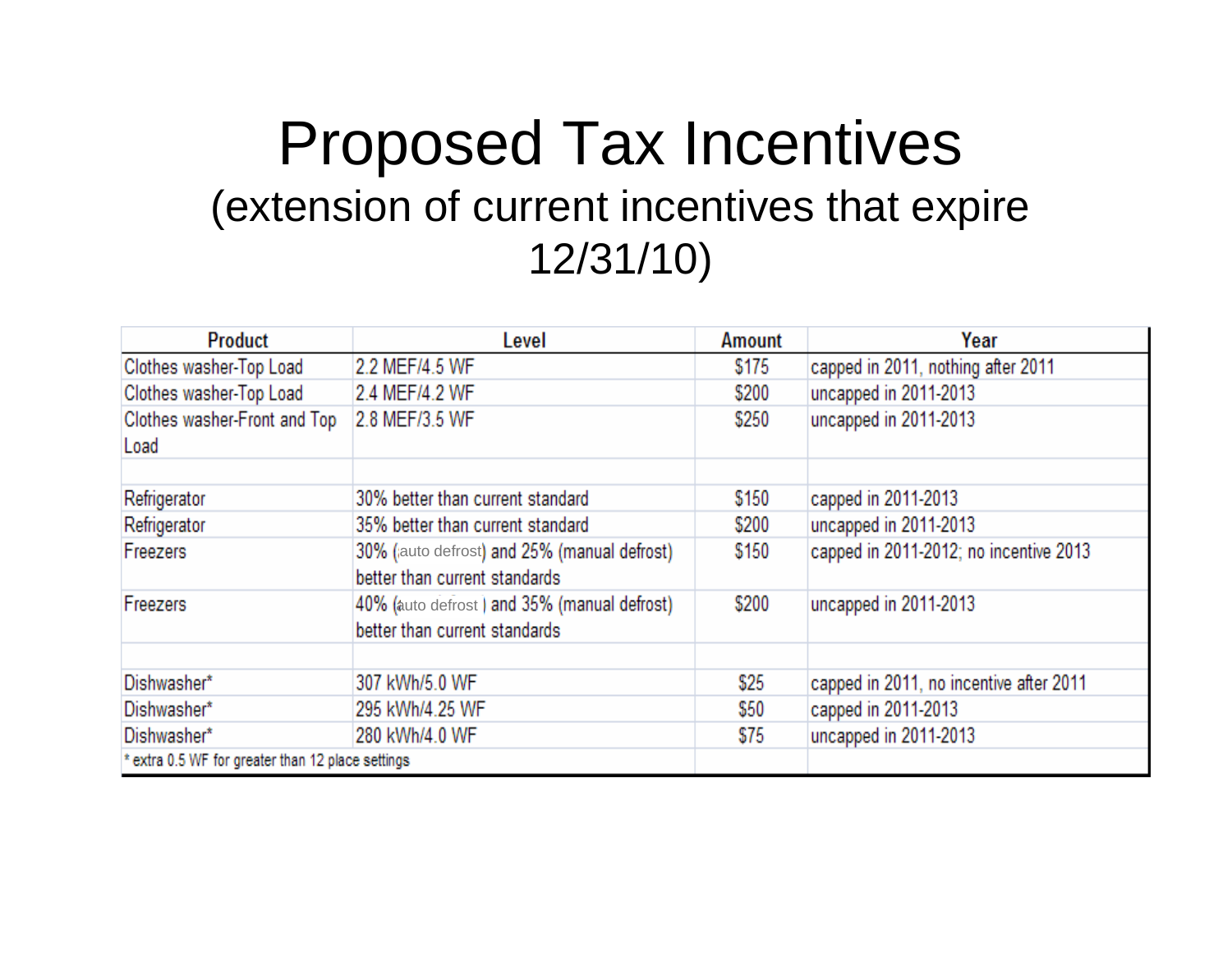#### Energy and Water Savings from Standards



Source: LBL analysis except for dryer TP which was estimated by ASAP.